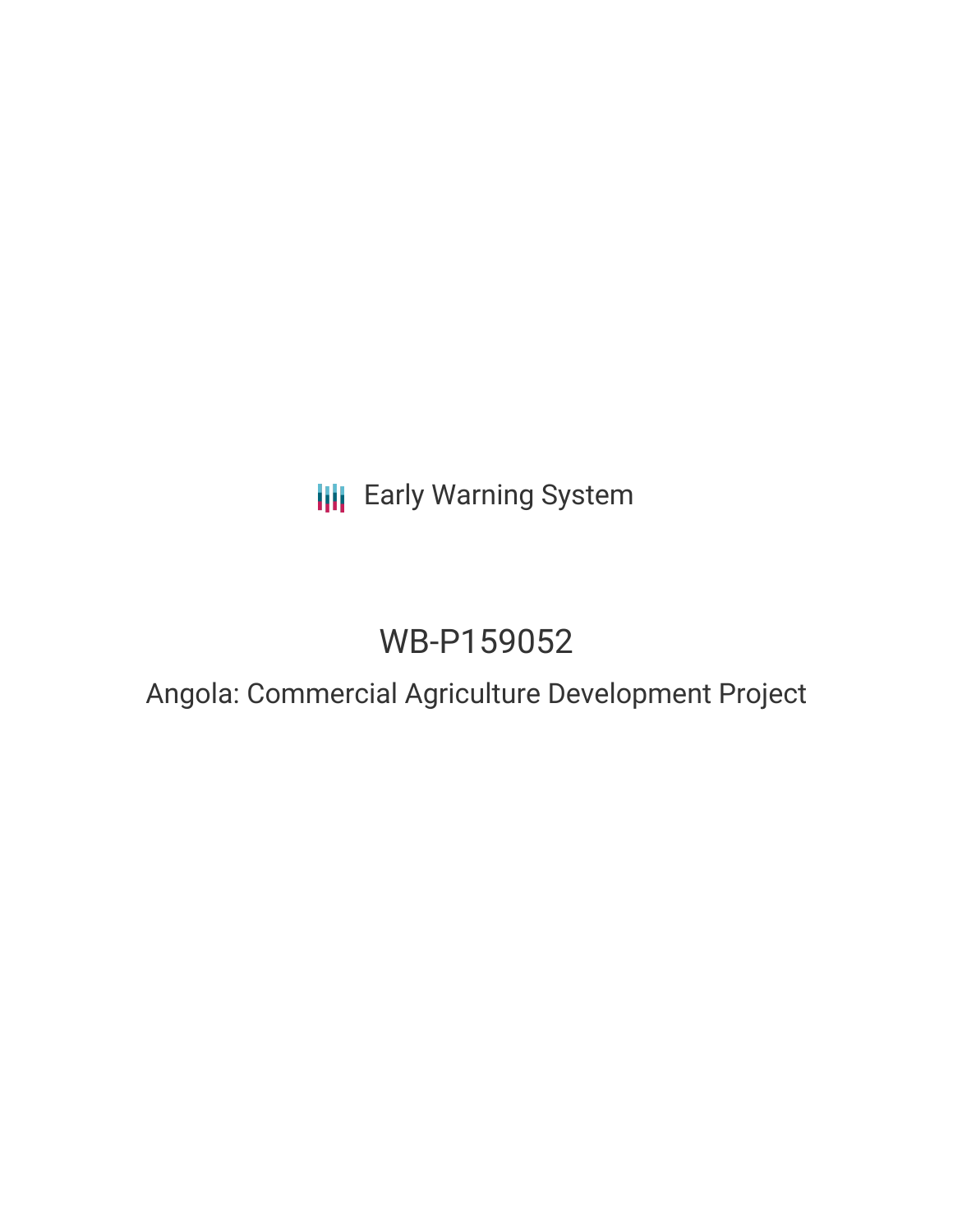

#### **Quick Facts**

| <b>Countries</b>               | Angola                   |
|--------------------------------|--------------------------|
| <b>Financial Institutions</b>  | World Bank (WB)          |
| <b>Status</b>                  | Approved                 |
| <b>Bank Risk Rating</b>        | B                        |
| <b>Voting Date</b>             | 2018-05-29               |
| <b>Borrower</b>                | Government of Angola     |
| <b>Sectors</b>                 | Agriculture and Forestry |
| <b>Investment Type(s)</b>      | Loan                     |
| <b>Investment Amount (USD)</b> | \$130.00 million         |
| <b>Project Cost (USD)</b>      | \$230.00 million         |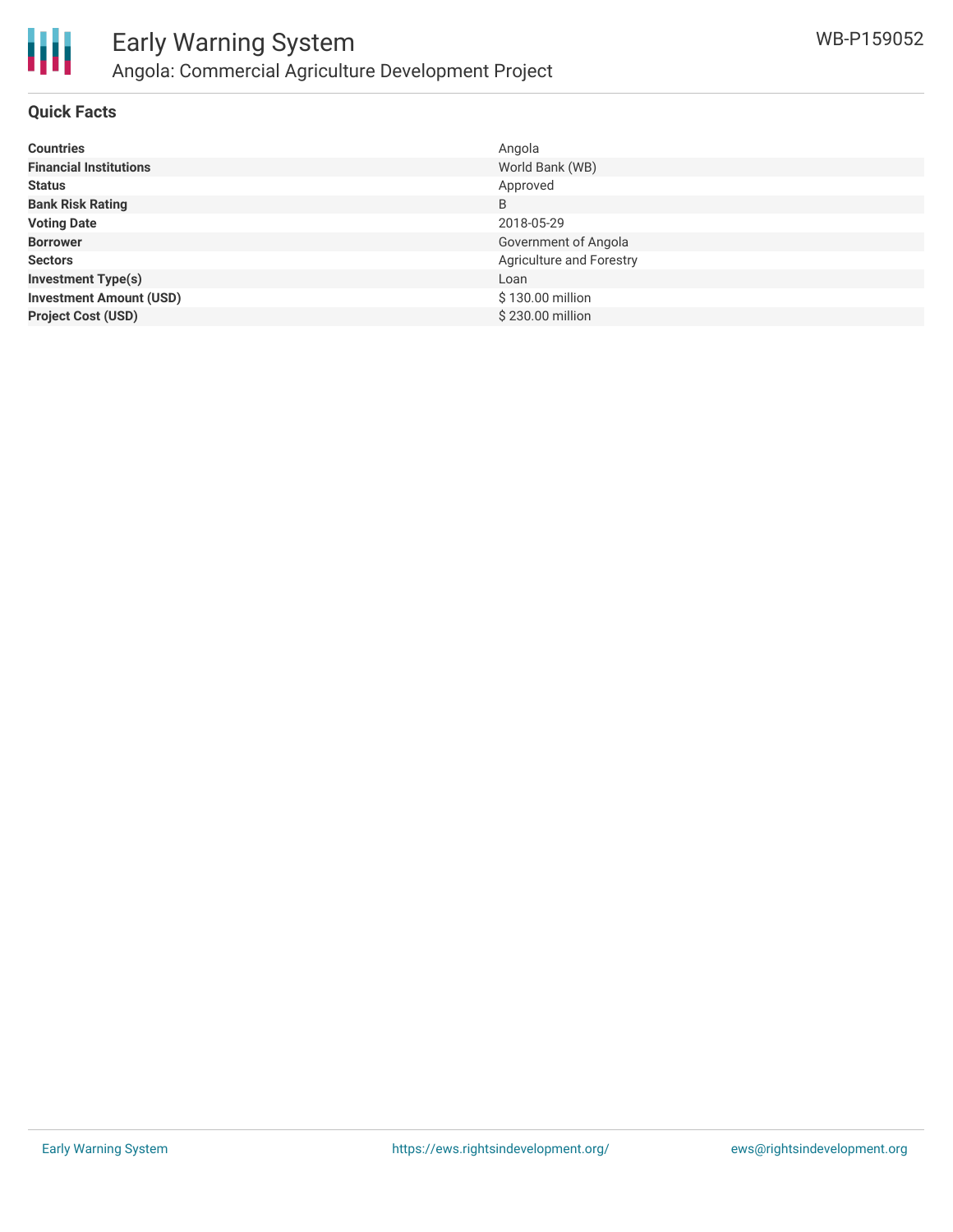

## **Project Description**

The objective of the project is to promote commercial agriculture development, increasing production and employment within selected value chains, in targeted areas in Angola. The project will support commercial agriculture development through three interrelated components:

- 1. Agribusiness development by means of mobilizing investment, including PPPs, providing financial and non-financial support to value chain actors and developing support infrastructure (rural roads, storage, irrigation, and energy);
- 2. Support to create an enabling environment for commercial agriculture; anD
- 3. Project management, coordination, and public-private dialogue.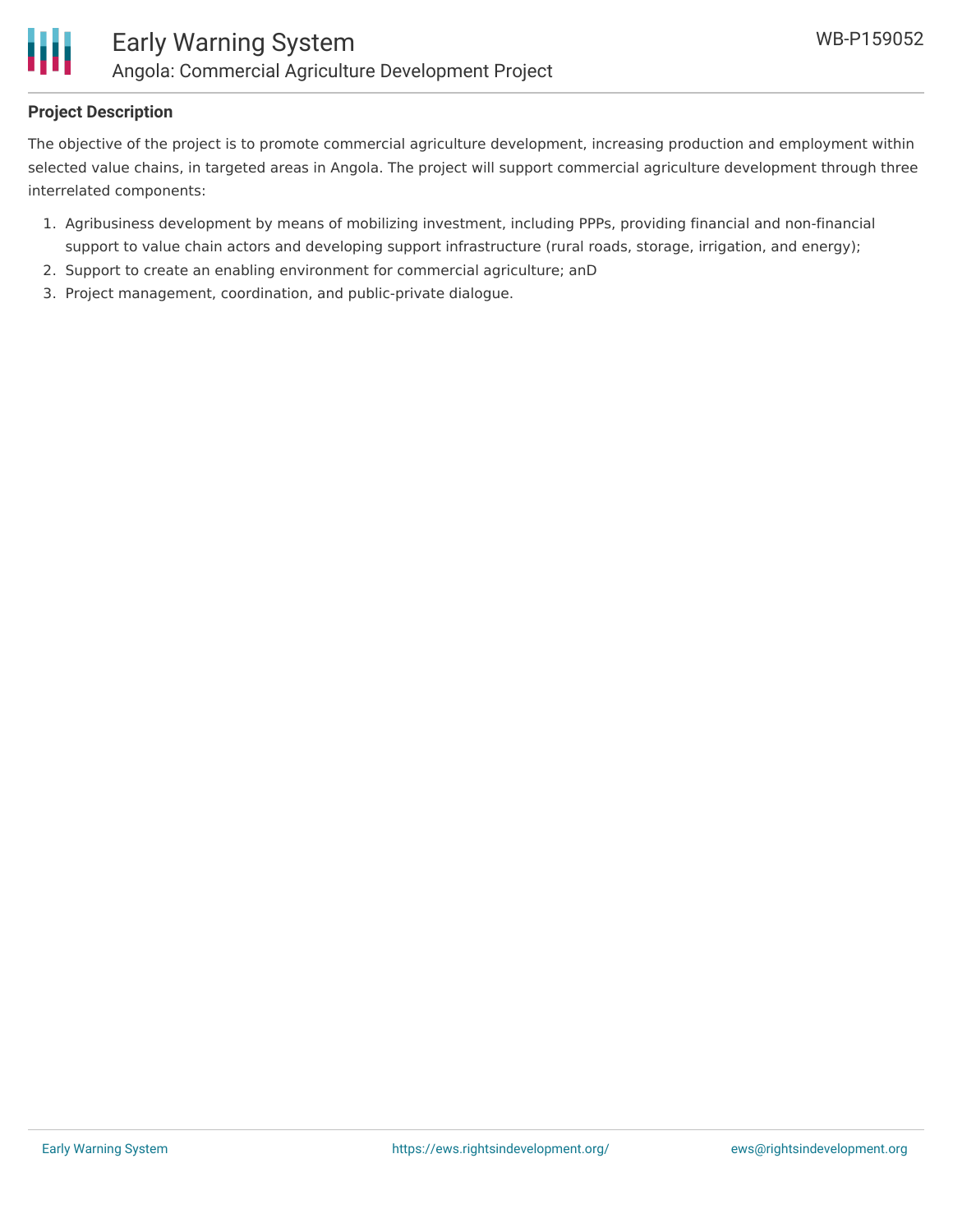

## **Investment Description**

World Bank (WB)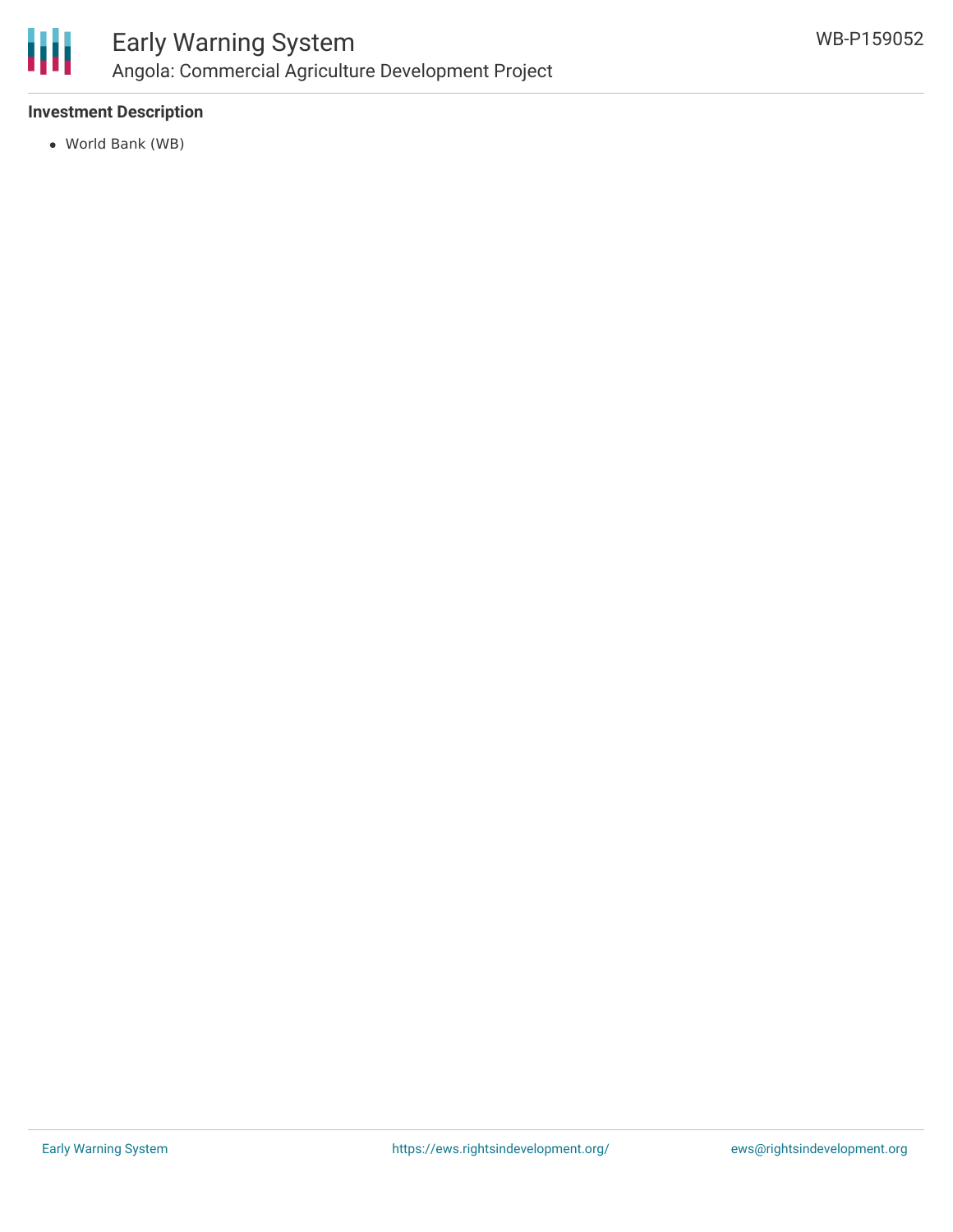

#### **Contact Information**

**Borrower:** Name: Republic of Angola Contact: Joao Francisco Quipipa Title: State Secretary Email: [joao.quipipa@minfin.gv.ao](mailto:joao.quipipa@minfin.gv.ao)

#### **Implementing Agency:**

Name: Ministry of Agriculture Contact: Joaquim Duarte Title: Director Email: [Joaquim.gomes@minagri.gv.ao](mailto:Joaquim.gomes@minagri.gv.ao)

#### **ACCOUNTABILITY MECHANISM OF WORLD BANK**

The World Bank Inspection Panel is the independent complaint mechanism and fact-finding body for people who believe they are likely to be, or have been, adversely affected by a World Bank-financed project. If you submit a complaint to the Inspection Panel, they may investigate to assess whether the World Bank is following its own policies and procedures for preventing harm to people or the environment. You can contact the Inspection Panel or submit a complaint by emailing ipanel@worldbank.org. You can learn more about the Inspection Panel and how to file a complaint at: http://ewebapps.worldbank.org/apps/ip/Pages/Home.aspx.